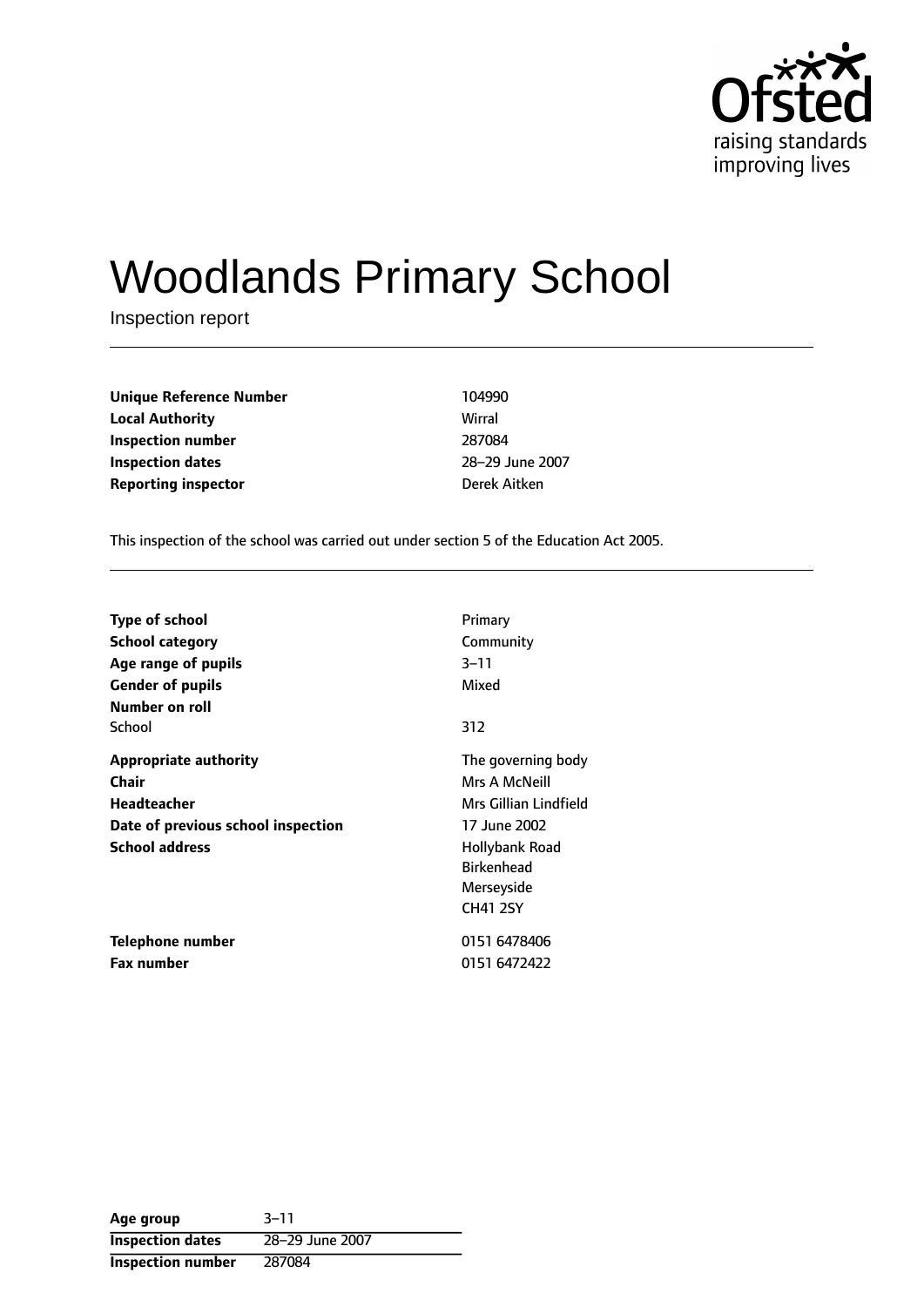.

© Crown copyright 2007

#### Website: www.ofsted.gov.uk

This document may be reproduced in whole or in part for non-commercial educational purposes, provided that the information quoted is reproduced without adaptation and the source and date of publication are stated.

Further copies of this report are obtainable from the school. Under the Education Act 2005, the school must provide a copy of this report free of charge to certain categories of people. A charge not exceeding the full cost of reproduction may be made for any other copies supplied.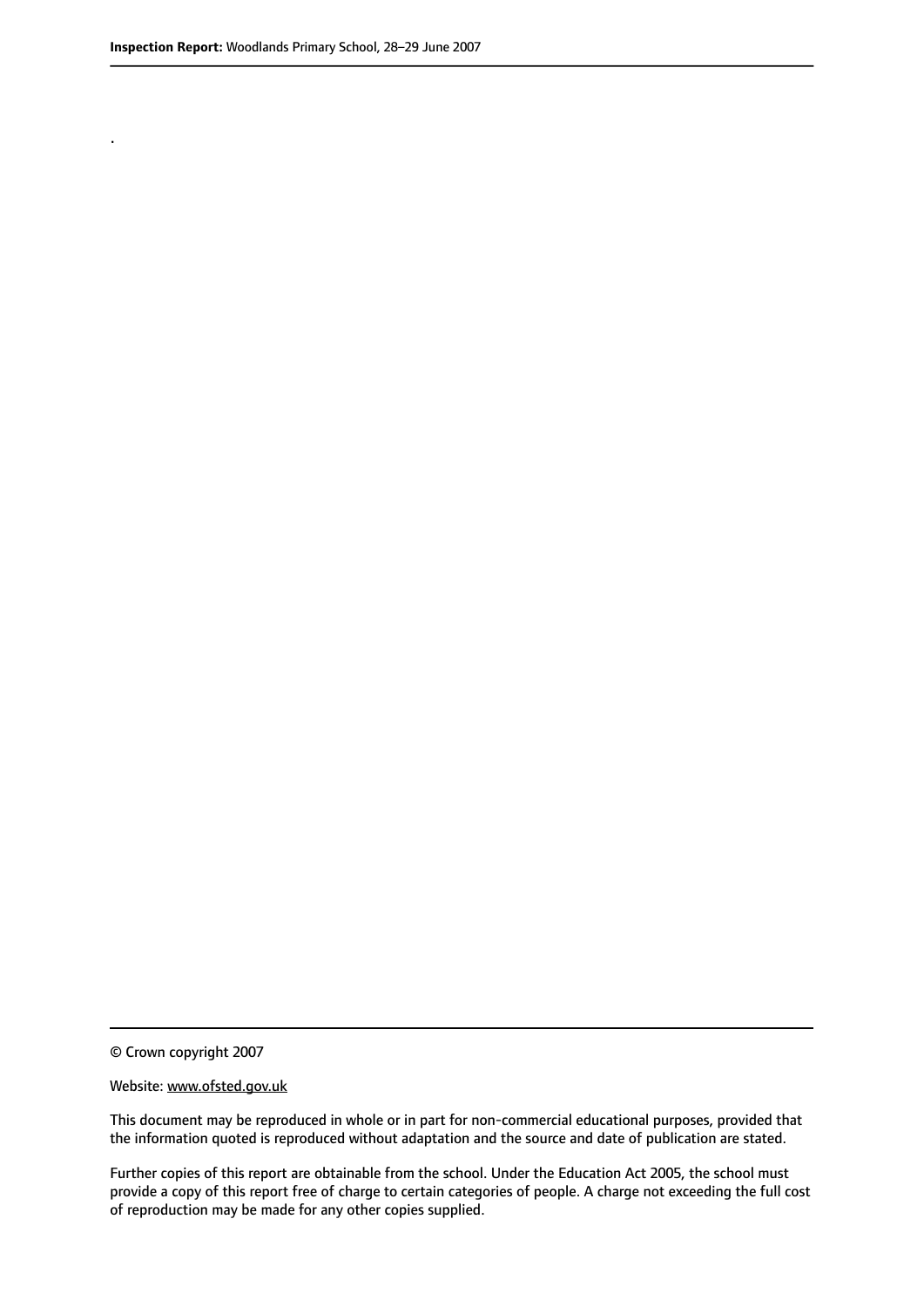# **Introduction**

The inspection was carried out by three Additional Inspectors.

### **Description of the school**

This large, popular school is situated in the centre of town. Pupils come from a variety of backgrounds but the area is characterised by high levels of unemployment and social disadvantage. This is reflected in the very high proportion of pupils eligible for free school meals. The proportion of pupils with learning difficulties and/or disabilities is well above average. The majority of pupils are White British but there is a significant minority of pupils of Bengali heritage. Eleven pupils are at an early stage of learning English as an additional language. More pupils than is usual join or leave the school between Year 1 and the end of Year 6. The school achieved the North West Inclusion Award in 2005 and Activemark in 2006.

#### **Key for inspection grades**

| Grade 1 | Outstanding  |
|---------|--------------|
| Grade 2 | Good         |
| Grade 3 | Satisfactory |
| Grade 4 | Inadequate   |
|         |              |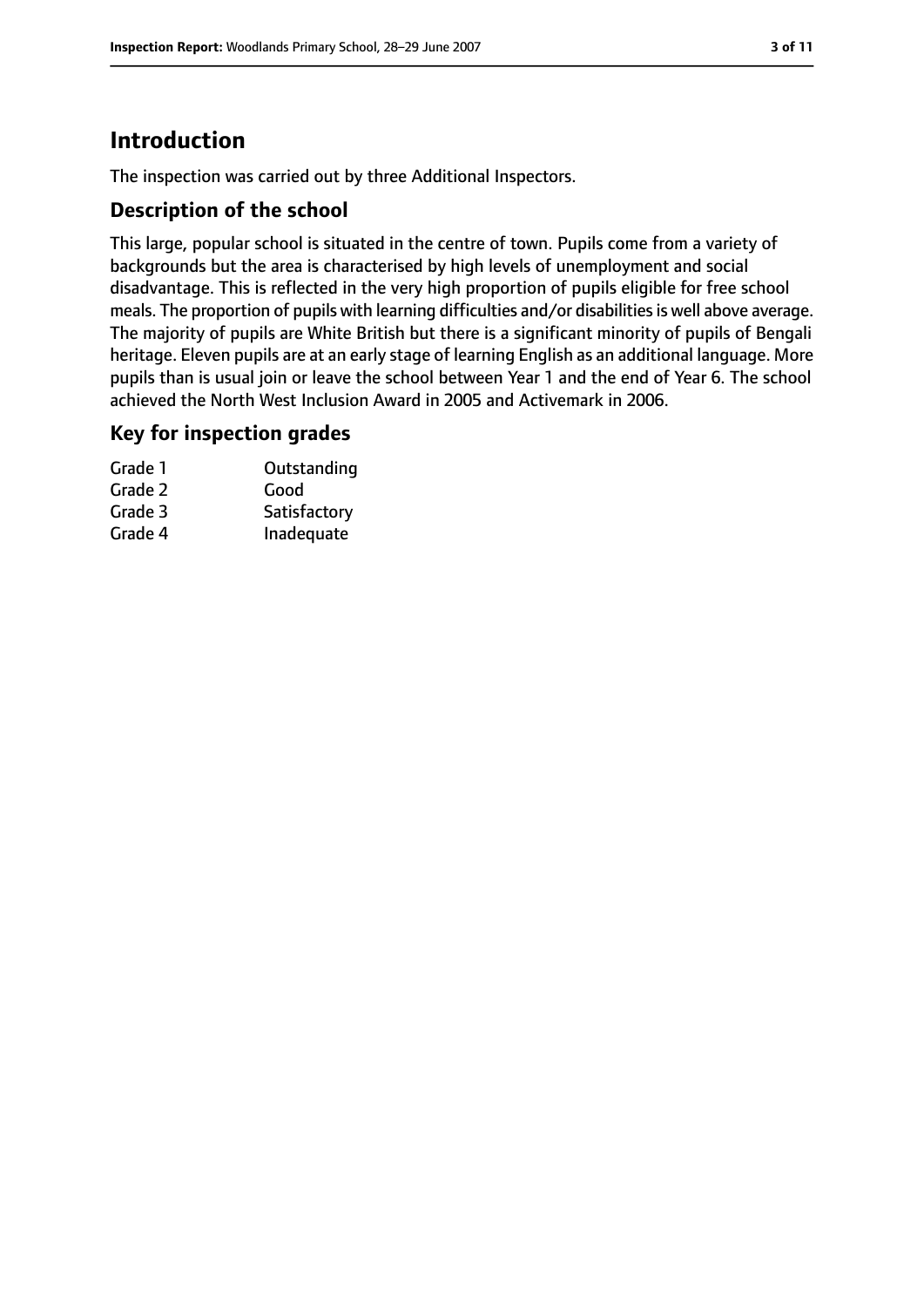# **Overall effectiveness of the school**

#### **Grade: 2**

School leaders evaluate the performance of the school to be good and state that staff 'go the extra mile' to meet the needs of each individual pupil. Inspectors agree with them on both counts. They commend especially the high quality of pastoral care provided for the pupils, which is fully evident in pupils' personal development and outstanding behaviour. Inspectors also endorse the views of the vast majority of parents, who are very satisfied with the work of the school. The comment that 'the school has made exceptional efforts to support my child when he had to move schools' is typical of the way parents and carers view the helpfulness of the staff.

Pupils' achievement is good. Children get off to a successful start in the Foundation Stage. Here they are provided with attractive, well balanced opportunities for learning, and every effort is made to combat weaknesses in literacy and numeracy. Staff assess children's progress carefully, and work closely with parents to support their children and help them move on. Standards are below average when pupils enter Year 1. They make good progress thereafter to reach broadly average standards by the end of Year 6. Support programmes are now being targeted more effectively, and this is reflected in improved standards for some individuals. Provision for larger groups of pupils, for example those with learning difficulties and/or disabilities and non-native learners of English, is well organised and effective.

Pupils enjoy many aspects of school life. Their exemplary behaviour is shown in the high levels of respect they have for each other, including those of different cultures. They say things like 'We all mix together well, otherwise we wouldn't get on so well with each other.' Pupils make very good use of the opportunities provided to develop a strong sense of responsibility, both to themselves and to others. They are well aware of how to stay safe, and the curriculum makes a good contribution to their understanding of the importance of being fit and healthy. Opportunities for gifted and talented pupils are more limited. Consistently good teaching (with some elements of outstanding practice) underpins the good progress pupils make. Teachers ensure that pupils understand how to go about their work, and adapt their approach successfully to meet individual requirements. Work is particularly well matched to the needs of lower-attaining and average-attaining pupils. While pupils are regularly engaged in oral assessment and reflect on their work in lessons, teachers' marking does not offer consistent guidance to enable them to improve further. Pupils are supported and guided well in pastoral matters. Tracking systems have improved but are not yet fully effective in raising standards for all pupils.

The school has improved well since its last inspection and provides good value for money. The overall trend in standards has been upwards, despite a downturn last year. The harmonious atmosphere is a tribute to the staff and to the tireless efforts of the headteacher to ensure that ethnic diversity is celebrated and fully reflected in the work of the school. Links with other agencies and the use of resources to support the well-being of pupils are particularly effective. School self-evaluation is honest and extensive, but new curricular initiatives and actions taken to tackle weaknesses are not yet evaluated precisely enough, especially at middle management level, in relation to standards.

#### **What the school should do to improve further**

• Ensure that the effectiveness of new curricular initiatives and actions taken by school leaders are sharply evaluated to have a clear impact on raising standards.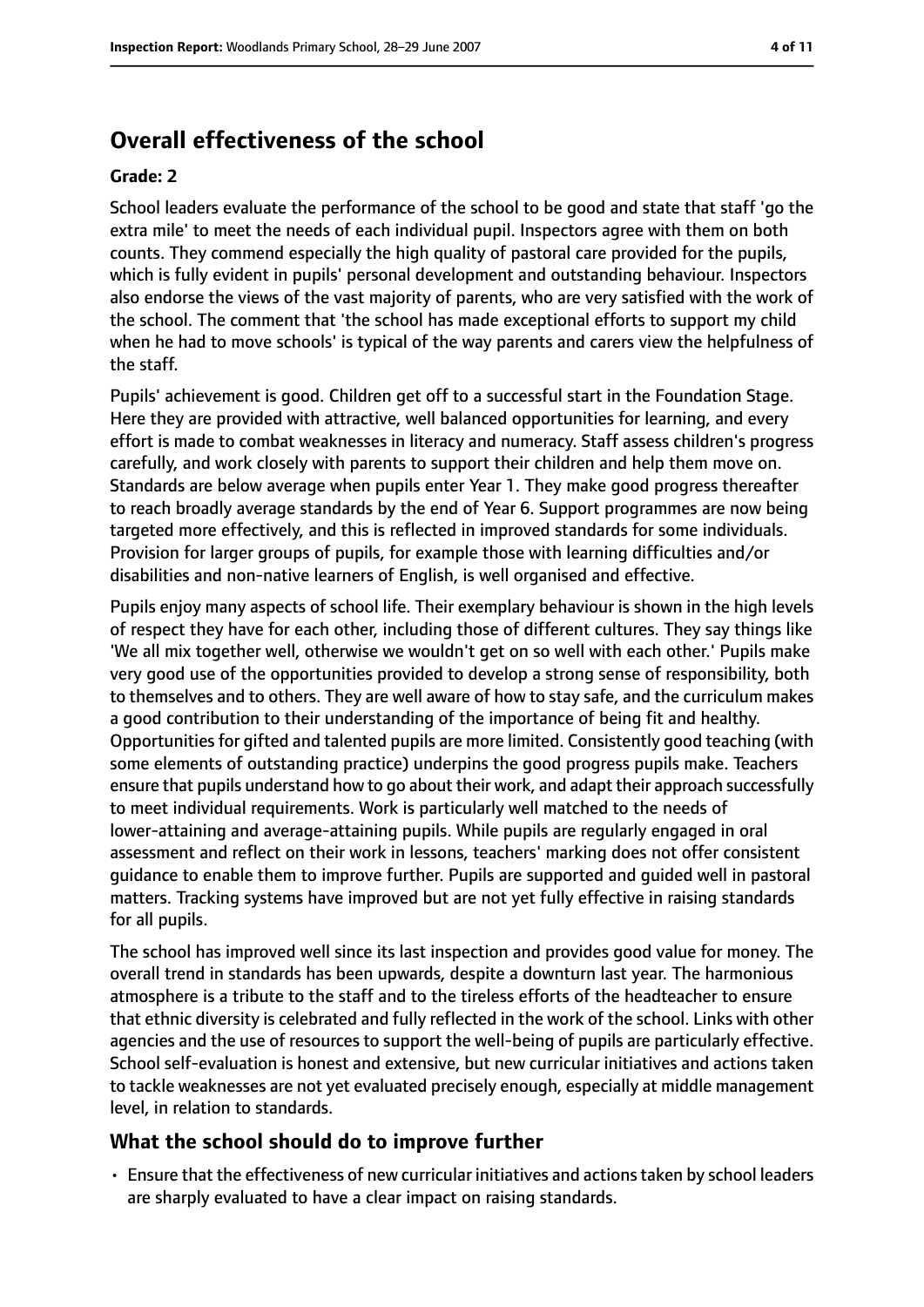- Make better use of marking and individual targets to help pupils improve their work.
- Provide better opportunities to stretch gifted and talented pupils.

# **Achievement and standards**

#### **Grade: 2**

Children enter school with well below average skills. In the Foundation Stage, they make good progress in all areas of their learning. However, when they begin Year 1, standards in all areas are still below those expected for their age. Thereafter pupils make good progress to reach standards that are broadly average by the end of Year 6. Achievement is good because teachers match work closely to pupils' needs. In 2006 there was a dip in the results gained by both the Year 2 and mixed Years 5 and 6 classes. In both cases these were related to the specific nature of the year groups, and pupils currently in Year 6 have managed to catch up lost ground. The school monitors closely the achievement of different groups, ensuring that pupils with learning difficulties and/or disabilities and those who speak English as an additional language achieve at the same rate as the others. Systems for tracking the progress of pupils have improved in the last year and these are used well to identify individual pupils lagging behind for additional support. Over time, there is no significant difference between the performance of boys and of girls.

# **Personal development and well-being**

#### **Grade: 2**

Personal development and well-being are good. Pupils' spiritual, moral, social and cultural development is good, with aspects of excellence in the moral element. Pupils behave very well and show great respect both for each other and for adults. They mix well together both at work and at play. Pupils enjoy a wide range of subjects and participate well in extra-curricular activities, especially sport. They benefit from free fruit and toast but not all choose to eat healthily in the canteen. Pupils are very well aware of how to stay safe and demonstrate this by the considerate way they conduct themselves to reduce congestion in classrooms and corridors. Attendance is showing steady improvement in response to hard work from the school, and is now average. Pupils have a strong sense of belonging to and pride in their school as a result of the varied opportunities to contribute to school life, for example through the school council or as play counsellors. Steady progress in acquiring basic skills, including information and communication technology (ICT), sets pupils up well for the future.

# **Quality of provision**

## **Teaching and learning**

#### **Grade: 2**

The quality of teaching and learning is good. Teachers have a clear understanding of how pupils learn. This is reflected in interesting lessons which stimulate pupils' imagination, hold their attention and facilitate their good progress. Relationships are excellent and pupils quickly acquire the confidence both to ask questions when they are unsure and to respond to their teachers. Group work is well matched to pupils' needs. In the best lessons probing questions develop pupils' thinking skills effectively. Assessment is used expertly to involve all learners in the lesson, to build up their knowledge and skills systematically and to enable them to reflect on their learning. On rare occasions when learning is less precisely directed, the pace of learning drops. Pupils make good use of opportunities to work with others, and consequently there is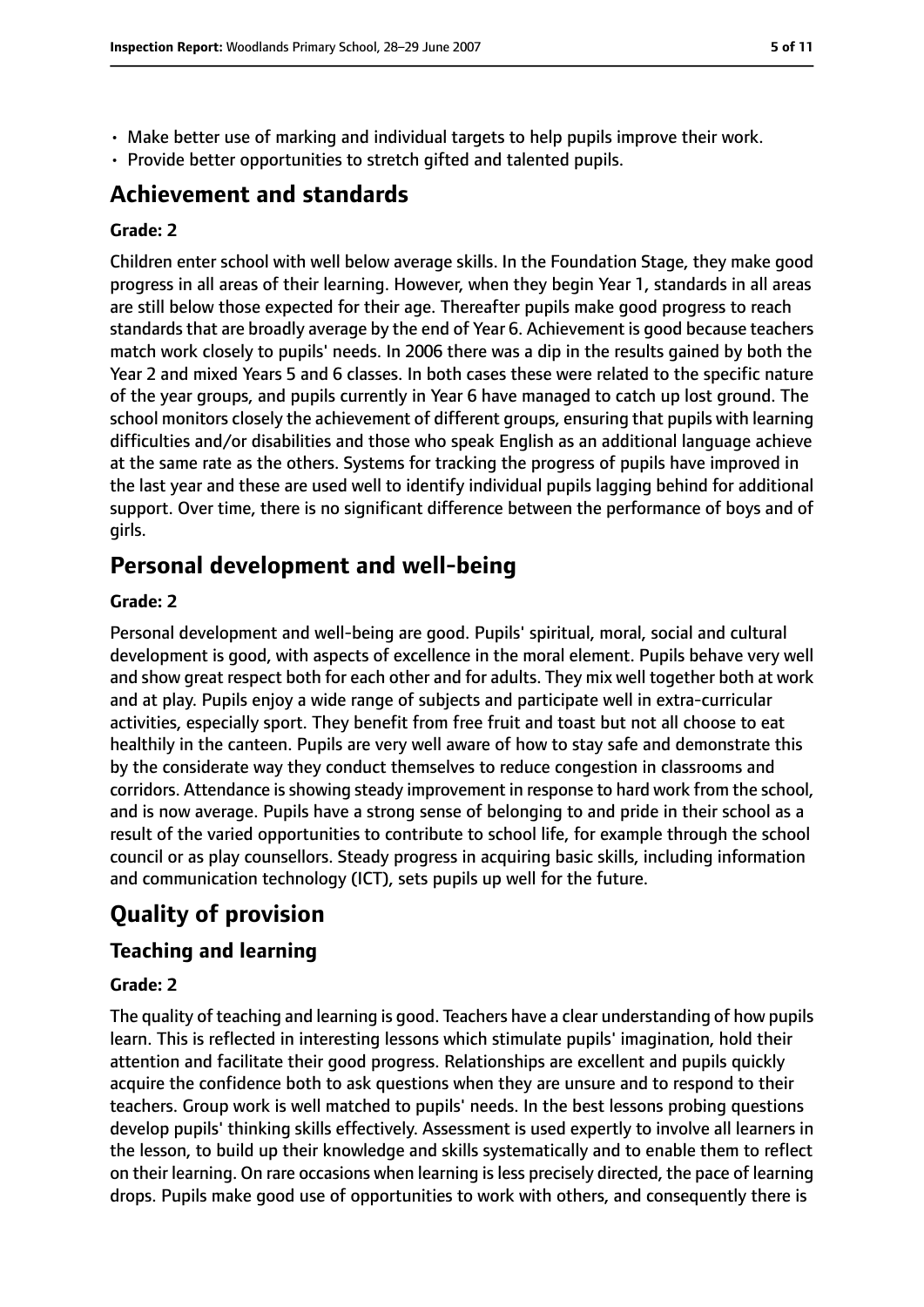usually a lively buzz to learning. Teaching assistants are deployed very effectively to ensure that no pupil falls behind. The quality of marking and the use of individual targets do not provide the consistent boost pupils need to enable them to take the next steps in their learning.

### **Curriculum and other activities**

#### **Grade: 2**

The broad and balanced curriculum meets the needs of pupils well. Particular strengths are the well organised provision for pupils with learning difficulties and/or disabilities and for pupils with English as an additional language. In both cases careful early assessment underpins effective support programmes. Arrangements to support gifted and talented pupils are less well developed. The Foundation Stage curriculum is good, because it is well planned to develop all areas of children's learning. Recent initiatives, such as 'Mind Friendly Learning', have enhanced pupils' enjoyment of lessons. Increasing use is being made of ICT to support learning better. Other actions have been taken recently to boost performance in English, mathematics and science. These have not yet had a significant impact on standards. Pupils' personal development benefits from a good range of visits and visitors. Extra-curricular activities, for example sport and drama, are supported well and enhance pupils' enjoyment of school. The school demonstrates its commitment to inclusion by organising weekend activities to ensure equal opportunities for pupils who attend mosque school on weekday evenings.

#### **Care, guidance and support**

#### **Grade: 2**

Arrangements for safeguarding the health, safety and welfare of pupils, including child protection, are in place. The school has good strategies to support vulnerable pupils through close partnership with other agencies and through its own resources, for example the nurture group. There is a good range of opportunities for pupils to feel valued and have their achievements recognised. For example, celebration assemblies build their confidence and self-esteem. The staff know the pupils and their families very well. Consequently, pupils feel well cared for and secure in school. Staff are excellent role models and this is reflected in the pupils' positive attitudes and conduct. The school makes determined efforts to involve parents and is now laying the foundations of wider partnerships with them. Support programmes to improve the skills of targeted groups of pupils have been broadly effective, due to improved tracking procedures. These procedures have yet to impact on the achievement of all pupils, as individual targets are not consistently exploited in written assessment.

## **Leadership and management**

#### **Grade: 2**

The good leadership is securely focused on improving quality in all aspects of the school's work. Monitoring draws on a wide range of evidence and is effective overall. As a result, leaders have an accurate understanding of strengths and areas for further development. Leadership roles have been thoughtfully reallocated recently to reinforce teamwork, promote curriculum development and ensure greater accountability for standards at middle leadership level. While much has been accomplished, monitoring by middle managers has yet to be developed fully, for example to enable staff to assess precisely pupils' achievements in the foundation subjects. Teachers and teaching assistants are reflective practitioners and incorporate new techniques into their work successfully. The school development plan is comprehensive and linked well to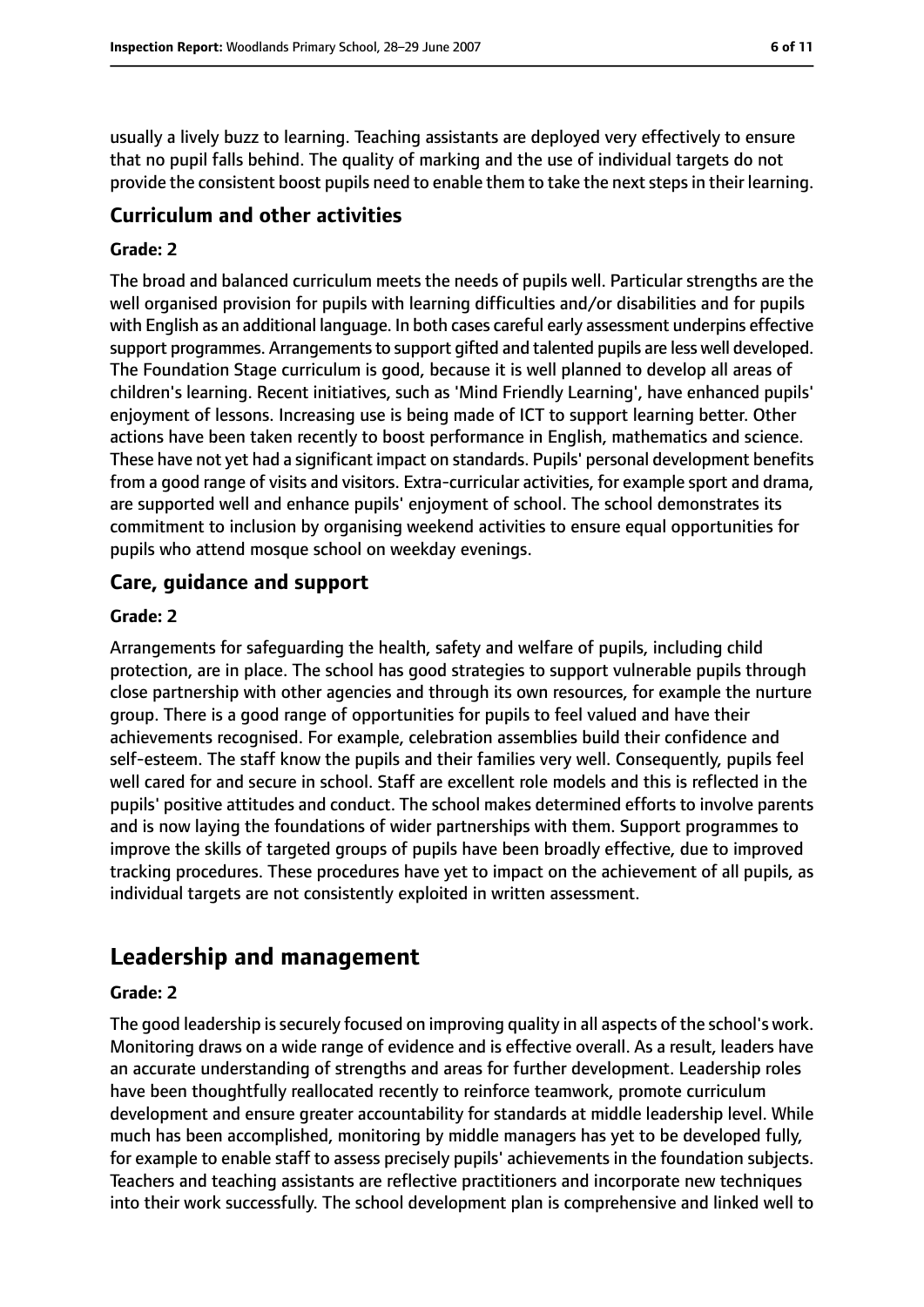priorities, but success criteria are not sharp enough to gauge accurately the impact of actions on standards. Governors are closely involved with the work of the school and provide a good measure of support and challenge.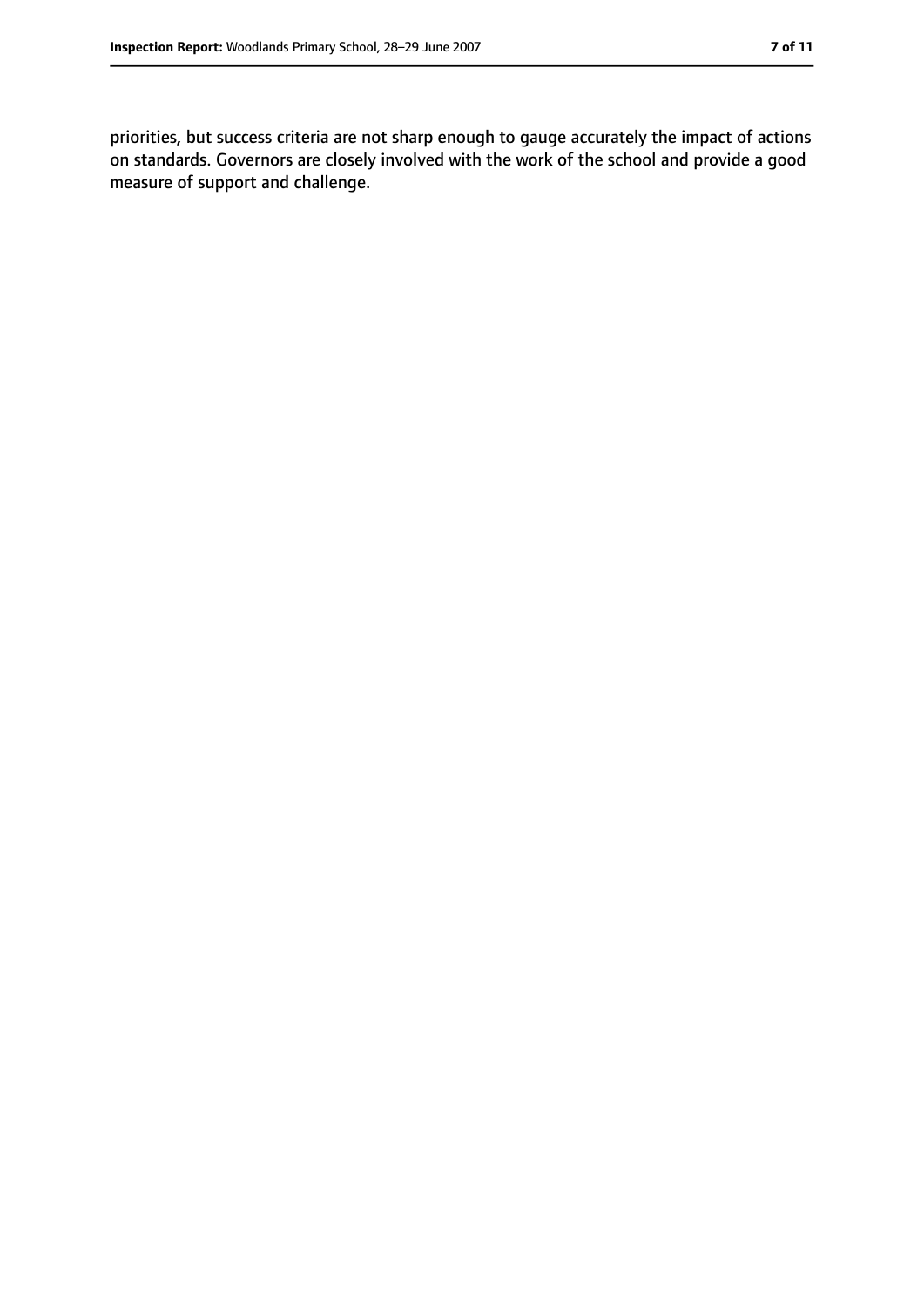**Any complaints about the inspection or the report should be made following the procedures set out in the guidance 'Complaints about school inspection', which is available from Ofsted's website: www.ofsted.gov.uk.**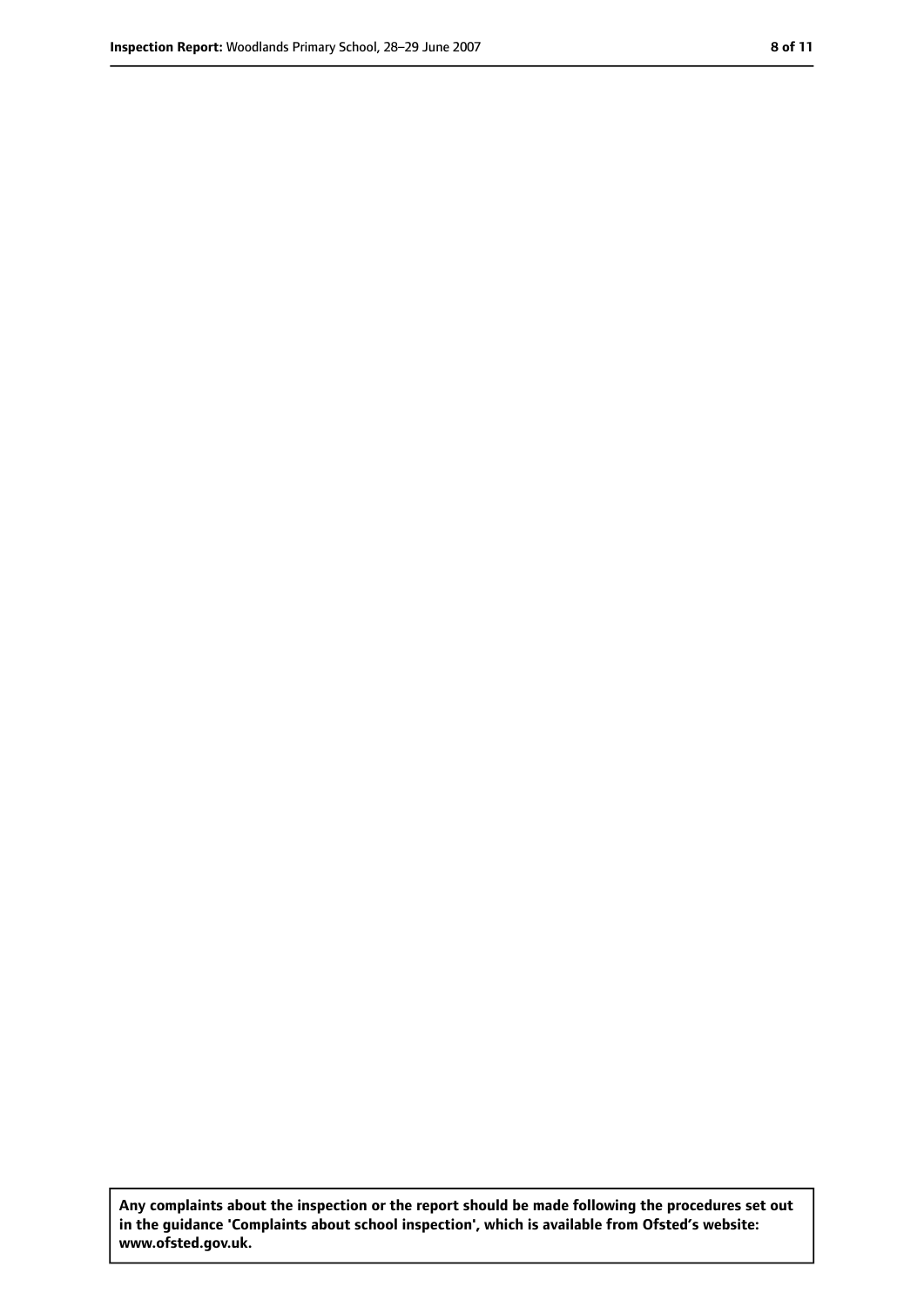#### **Annex A**

# **Inspection judgements**

| Key to judgements: grade 1 is outstanding, grade 2 good, grade 3 satisfactory, and grade 4 $\,$ | <b>School</b>  |
|-------------------------------------------------------------------------------------------------|----------------|
| inadequate                                                                                      | <b>Overall</b> |

## **Overall effectiveness**

| How effective, efficient and inclusive is the provision of education, integrated<br>care and any extended services in meeting the needs of learners? |     |
|------------------------------------------------------------------------------------------------------------------------------------------------------|-----|
| How well does the school work in partnership with others to promote learners'<br>well-being?                                                         |     |
| The quality and standards in the Foundation Stage                                                                                                    |     |
| The effectiveness of the school's self-evaluation                                                                                                    |     |
| The capacity to make any necessary improvements                                                                                                      |     |
| Effective steps have been taken to promote improvement since the last<br>inspection                                                                  | Yes |

## **Achievement and standards**

| How well do learners achieve?                                                                               |  |
|-------------------------------------------------------------------------------------------------------------|--|
| The standards <sup>1</sup> reached by learners                                                              |  |
| How well learners make progress, taking account of any significant variations between<br>groups of learners |  |
| How well learners with learning difficulties and disabilities make progress                                 |  |

## **Personal development and well-being**

| How good is the overall personal development and well-being of the<br>learners?                                  |  |
|------------------------------------------------------------------------------------------------------------------|--|
| The extent of learners' spiritual, moral, social and cultural development                                        |  |
| The behaviour of learners                                                                                        |  |
| The attendance of learners                                                                                       |  |
| How well learners enjoy their education                                                                          |  |
| The extent to which learners adopt safe practices                                                                |  |
| The extent to which learners adopt healthy lifestyles                                                            |  |
| The extent to which learners make a positive contribution to the community                                       |  |
| How well learners develop workplace and other skills that will contribute to<br>their future economic well-being |  |

## **The quality of provision**

| How effective are teaching and learning in meeting the full range of the<br>learners' needs?          |  |
|-------------------------------------------------------------------------------------------------------|--|
| How well do the curriculum and other activities meet the range of needs<br>and interests of learners? |  |
| How well are learners cared for, quided and supported?                                                |  |

 $^1$  Grade 1 - Exceptionally and consistently high; Grade 2 - Generally above average with none significantly below average; Grade 3 - Broadly average to below average; Grade 4 - Exceptionally low.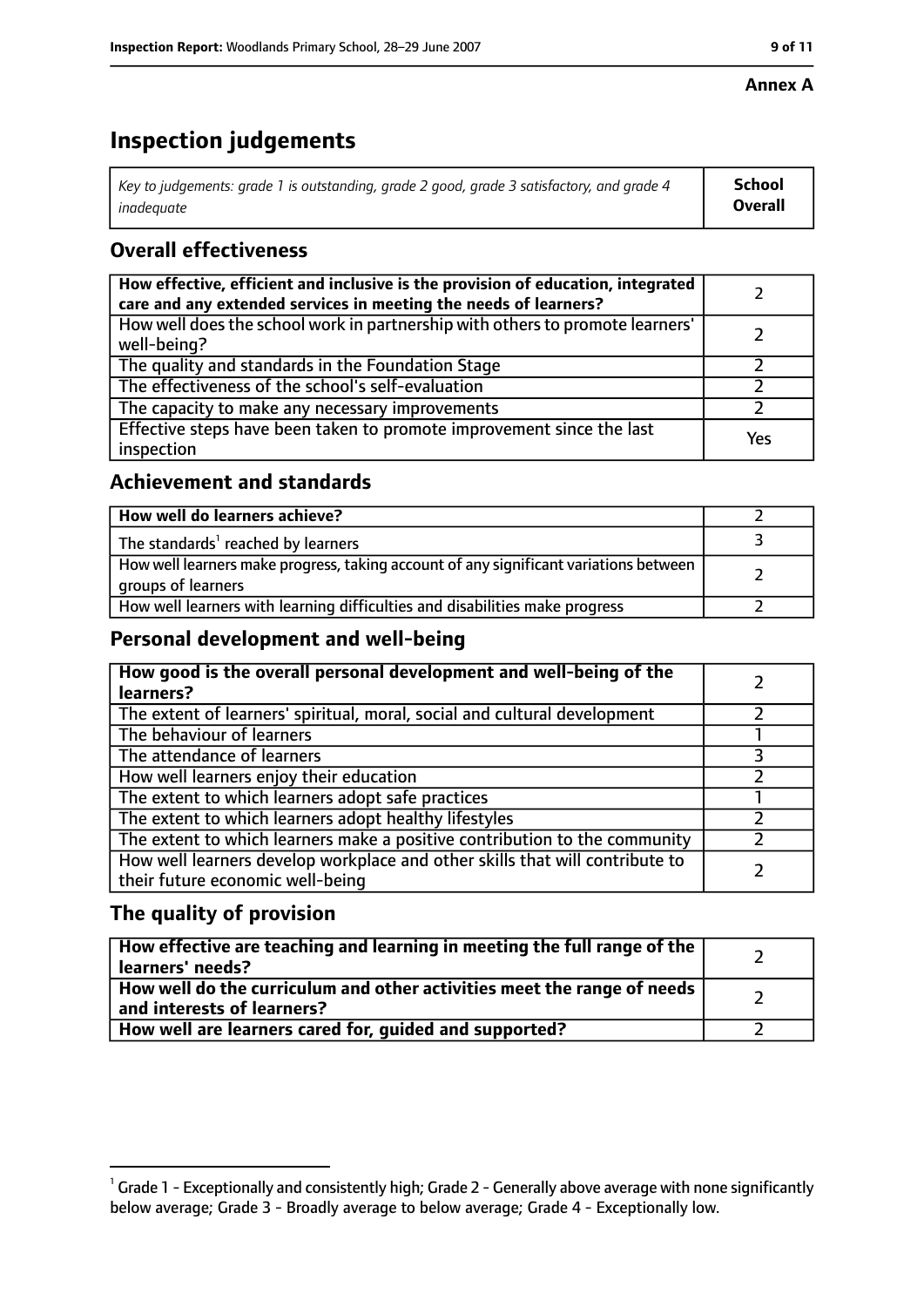# **Leadership and management**

| How effective are leadership and management in raising achievement<br>and supporting all learners?                                              |     |
|-------------------------------------------------------------------------------------------------------------------------------------------------|-----|
| How effectively leaders and managers at all levels set clear direction leading<br>to improvement and promote high quality of care and education |     |
| How effectively performance is monitored, evaluated and improved to meet<br>challenging targets                                                 |     |
| How well equality of opportunity is promoted and discrimination tackled so<br>that all learners achieve as well as they can                     |     |
| How effectively and efficiently resources, including staff, are deployed to<br>achieve value for money                                          | 2   |
| The extent to which governors and other supervisory boards discharge their<br>responsibilities                                                  | 2   |
| Do procedures for safequarding learners meet current government<br>requirements?                                                                | Yes |
| Does this school require special measures?                                                                                                      | No  |
| Does this school require a notice to improve?                                                                                                   | No  |